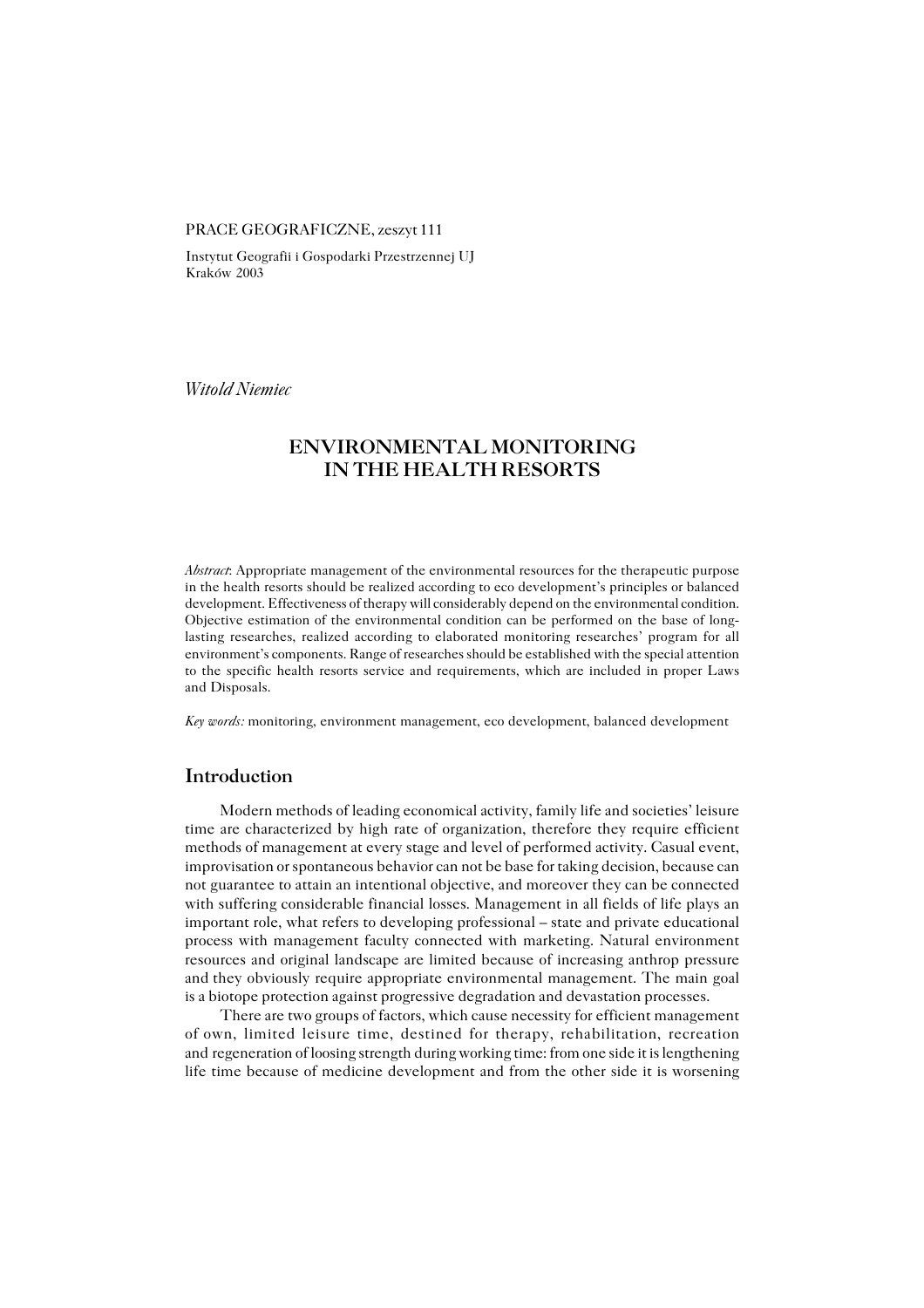general health condition of modern societies. Increasing demand for medical service inthe health resorts and increasing costs of medical benefits cause intensive exploitation of natural environmental resources by industrial methods. Depending on the health resort's range, its geographical position and specified medical benefits, exploitation intensity of natural resources for treatment necessity will be diversified and with disadvantageous influence on environment. Taking into account the right of modern and future generations to exploitation of natural resources and riches, there should be described and applied appropriate rules of using all environment components, what in consequence can provide in practice with use of balanced development rules.

The base of appropriate organizational activity in the management is clear, unequivocal and actualized (according to changeable situation) law, where the acts are basic documents in Poland. The present Law, which regards the health and therapy resorts ( Law 1966), is a document, which in practice limits the health resorts' development because of politic and economic transformations in Poland. New versions of the project concerning health resorts' laws, which appear regularly, could not have been accepted by society so far and the problem of dozens of resorts with the medical status Fig. 1 (Krasiński 1998) is still open. Initiated process of the property transformations is associated with privatization, what in consequence causes lengthening discussion regarding law.

#### **1. Monitoring as the vehicle in the environment management**

Appropriately organized management system must be build on the base of correctly prepared human's resources with the special attention to the valid law and financial possibilities. Interdependence among mentioned links are evident and only complete coordination within taken activities can be effective vehicle in appropriate management if natural environment resources in health resorts are taken into account. Except visiting patients, the health resorts are inhabited by native population, whose the only source of subsistence is work in health resorts' services. Appropriately created the health resorts' infrastructure is highly significant if protection and exploitation of the environmental resources are taken into account. Specific character of the health resort in sphere of providing a medical service refers to many conditions, but mainly to the possibilities, which are given by natural medicine. In most of the cases, after using medical qualities of the environmental component during the treatment (water, solid and gas substances), there are left wastes, which can be dangerous substance for biotope because of the fact that having physic−chemical properties it can be stored in long− term conditions and in large amounts. Thus, if health resorts are taken into account, environment management should be focused on the utilization problem of wastes, which occur after therapy applying, for example bore bath, water after mineral bath.

In the process of environment management, especially in the health resorts, there should be obeyed eco development principle, which the first stage is balanced development consisting in:

– harmonizing of the level consumption, patterns of leisure time use, life style,

– maintaining possibilities in reproduction of the reconditioned resources,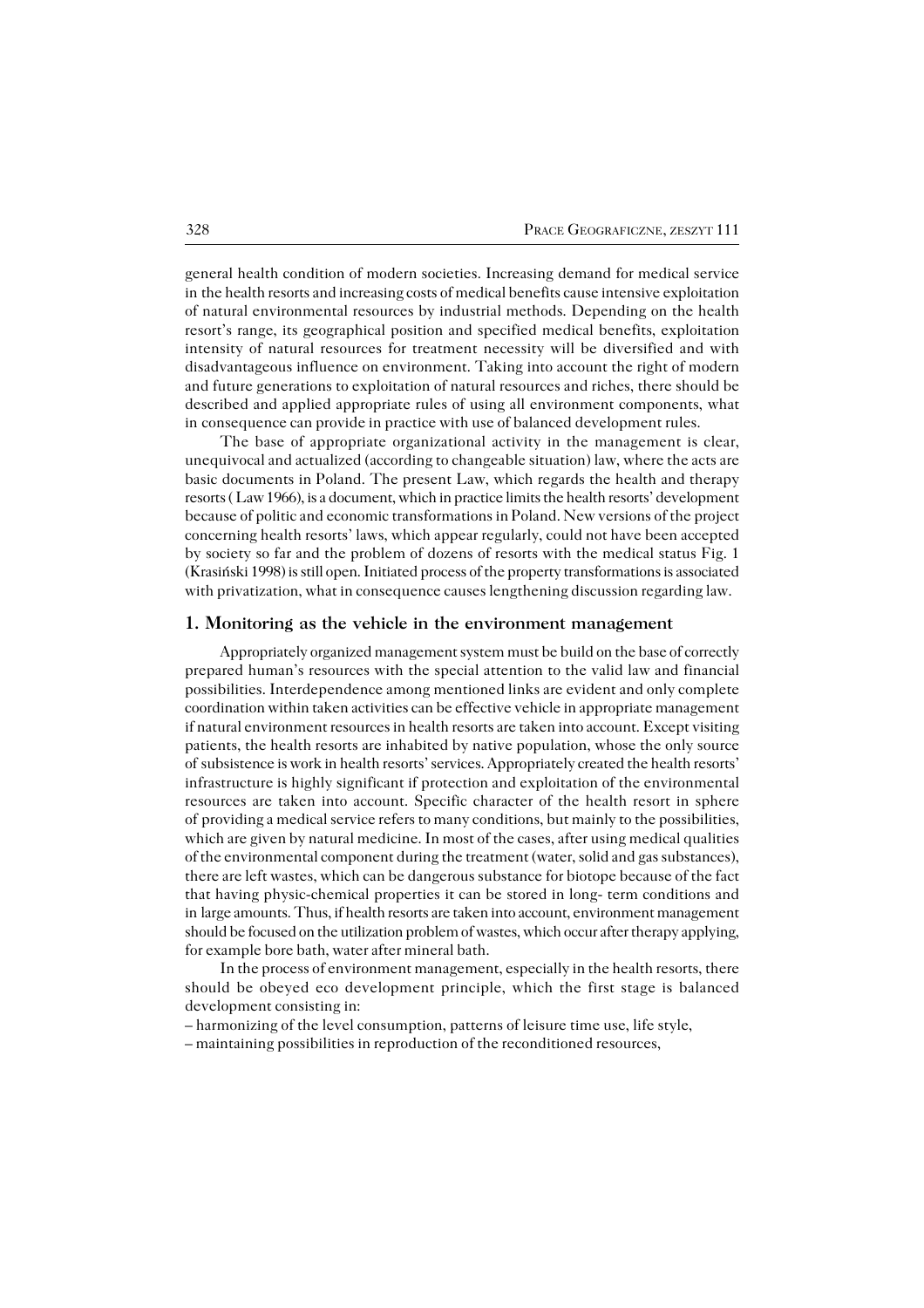

Fig. 1. Polish health resort's map (Krasński 1998)

- effective exploitation of non reconditioned resources and pursuing its substitution for reconditioned one on the base of appropriate technology and projects based on ecological criteria,
- low energy exploitation and preference in utilizing reconditioned energetic resources,
- preferences towards new directions of environmental resource's exploitation and their utilization in closed cycles with the purpose of gradual elimination the use of dangerous and toxic substances from economic and the other processes,
- application of the ecological development base in settle process and different forms of space exploitation,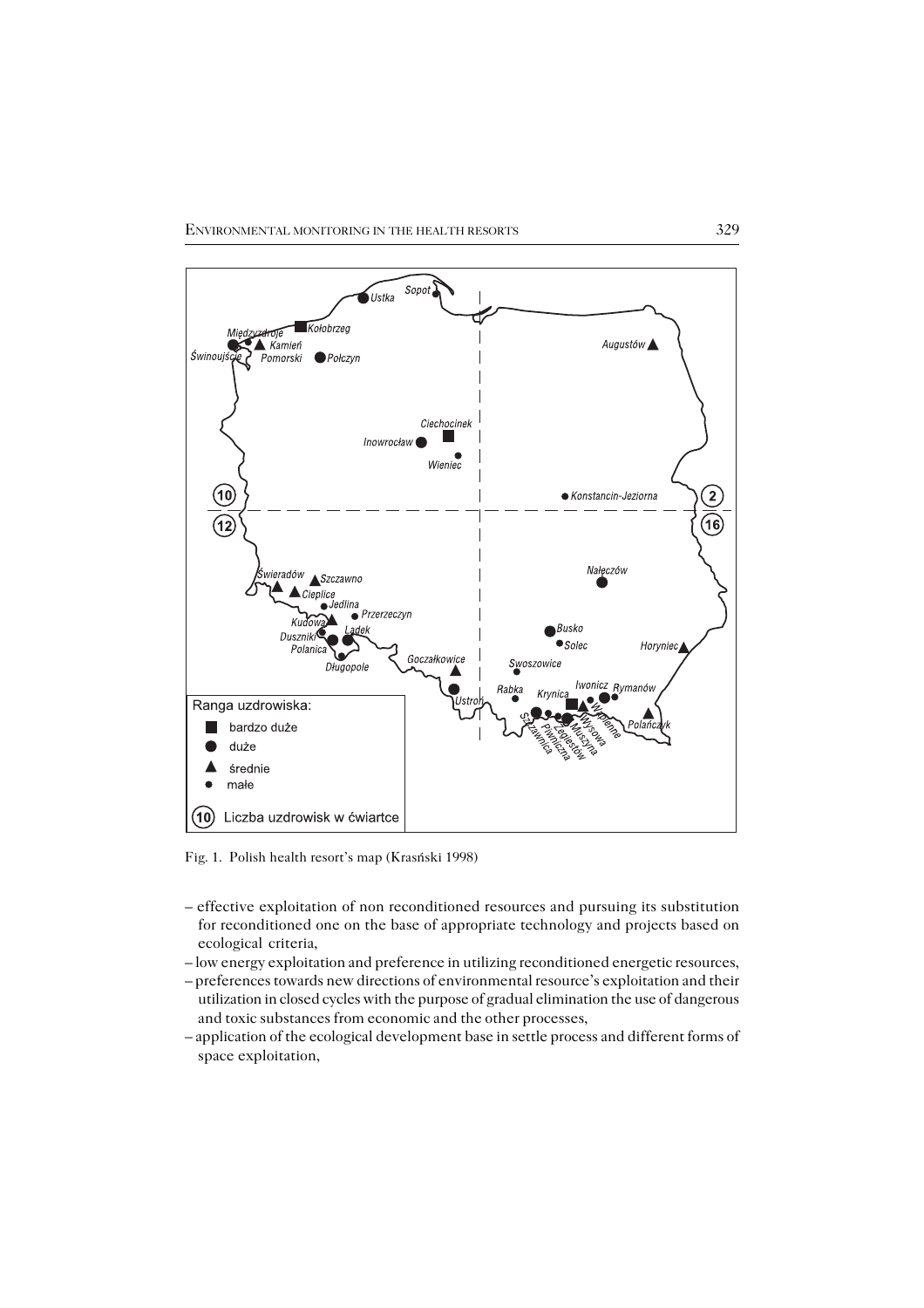- constant protection of the lively and still nature in sphere of: landscape, eco system, space and gene issues,
- creation for the enterprises and offer services conditions for the fair competition with the access to decreasing natural row materials' resources and increasing amount of spreading pollutions to environment,
- aspiring to socializing the processes concerning making decisions in field of environment exploitation,
- creation of the conditions, which serve ecological safety within the development and keeping physical and mental health towards the necessity of realization the purposes referred to family and society.

Environmental state and the dynamic of its changes are described on the base ofindicators' value, what is taken into account in the estimation of selected biotope components. They are the indicators of effective practical use of the rules in balanced development. The most significant are indicators, of which value can be under influence of performed health resorts' service or which can describe influence of deposition results, used in medical substances' services upon environment. In practice, effects ofanthropogenic impact on the guests native inhabitants are cumulated and the anthrop pressure effects can be intensified as a result of synergic impact or varied biocenoz components' interaction and also substances unknown by natural environment.

In that complicated situation, regular control of environment state is complicated issue, which requires considerably organized, permanent actions, specialized services, which were brought into existence within a framework of local autonomy. Specified activities are included in *monitoring, which is comprehended as control – decisional system, which enables to identify and predict environmental state on the base of prepared predictions and in consequence it takes into consideration economical, social, health and recreation needs.*

Elementary assignments for monitoring:

- analysis of processes and phenomenon, which proceed in natural environment and their origin,
- performing of control functions with the possibility of emergency states' identification, which require immediate intervention,
- providing society with information about environment condition and eventual ecological menace,
- providing society with information about actual condition of pollution within selected environment's components with reference to economical and social activity what in consequence will estimate efficiency in realization of environment protection program,
- long−term prognosis preparation, what enables to plan future activity, which in consequence will contribute to maintain required environment cleanness,
- providing with data, required to invest and local policy management, what tends towards reduction of environment natural state's violation and restitution of its primeval resources,
- recognition of interaction within sectors, which absorb amounts of pollutants relocated in monitoring system area,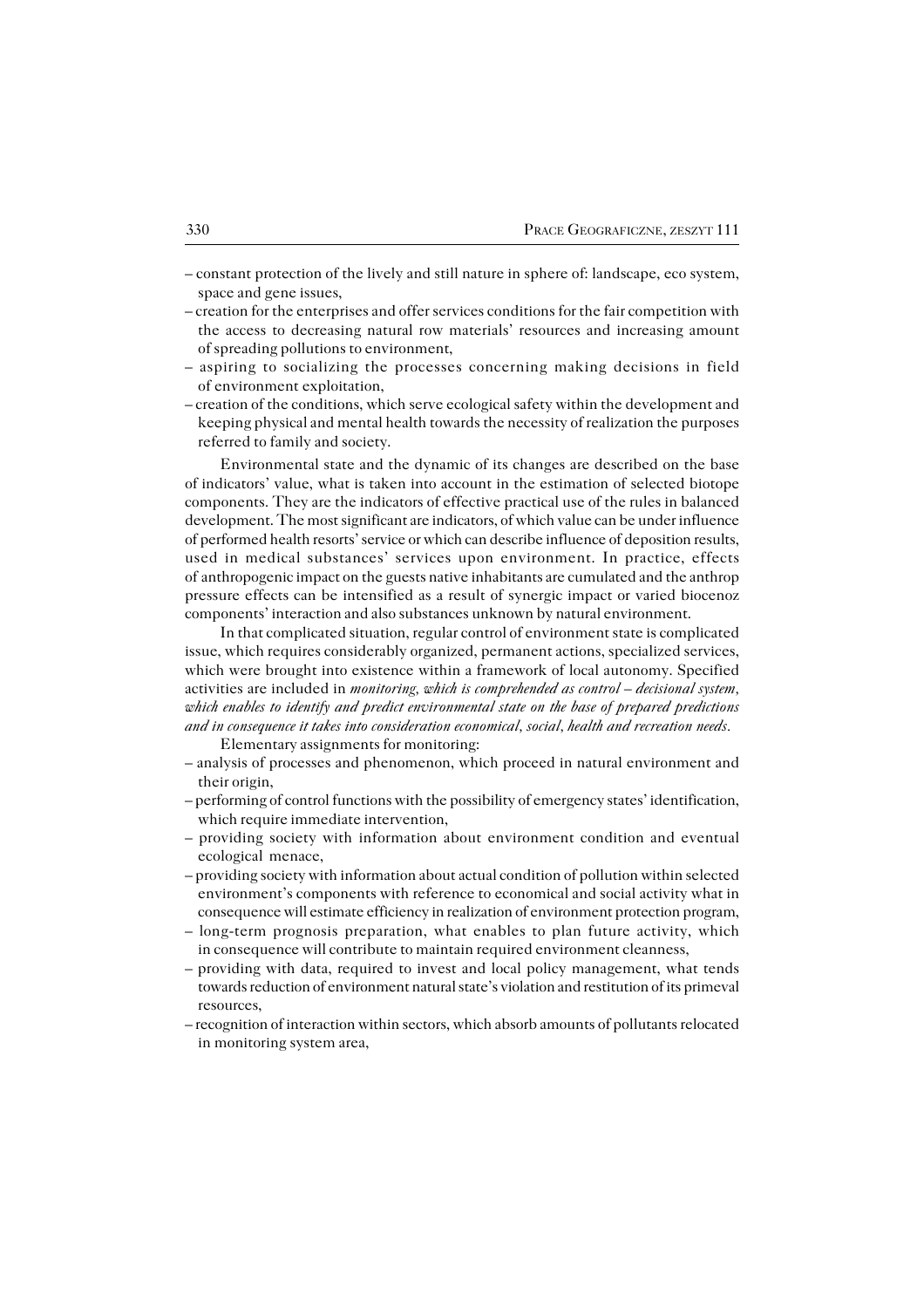– providing society with information about predicted results of environment exploitation (conceptions and prognosis) on the base of obtained information concerning pollution's components emitted to environment for the purpose of establishing order of priority actions.

In principal, sphere of monitoring activity should include all environmental components:

– lively nature,

– lithosphere,

– surface and underground waters,

– atmospheric air,

– noise surrounding,

– ionized and electromagnetic radiation.

Different spheres of monitoring or omission of some components will be always effect of specified natural conditions and sorts of medical services in the health resort and in consequence local decisions in this sphere.

Collected information, which will be regularly used for various needs, should fulfill the following conditions:

– periodicity,

– unification and accreditation of research's methods,

– unification of control – researching apparatus,

– unification of interpretation within measures and researches' results.

On the Fig. 2 there was presented basic elements of general algorithm in environment monitoring of health resorts, which because of its all – purpose character, can be also used in organization of monitoring in different areas.

In specific cases, elements included in base and superstructure constitution, can be extended according to needs as a result from local conditions.

Collected information about environmental state, according to Law concerning access to information, environment and its protection (Law 2000) should be available toall interested citizens of the country. Thus, determination of environment state for monitoring necessity means not only information set with local significance, but also created information bank for necessity of wide groups of interested citizens.

### **1.1. Water monitoring**

Apart from less or more precious medical features of waters, generally they can be divided into two groups: surface and underground waters.

Natural waters are generally used for:

– economic−existential purposes of native inhabitants and visitors,

–medical treatment, generally underground waters,

– place, where flowing waters have their destination.

Elementary assignments within a framework of water monitoring include: – providing with full data concerning present water conditions,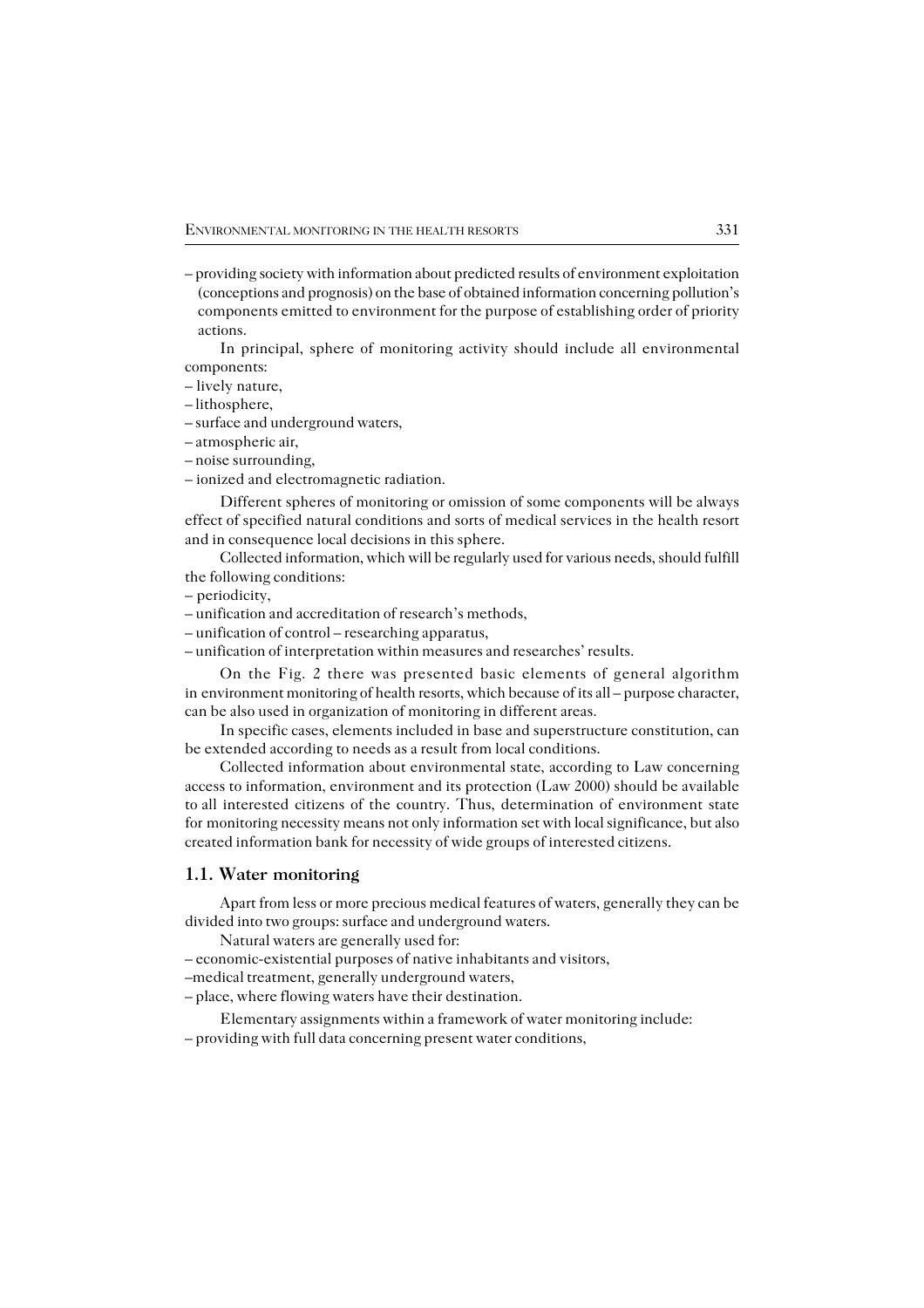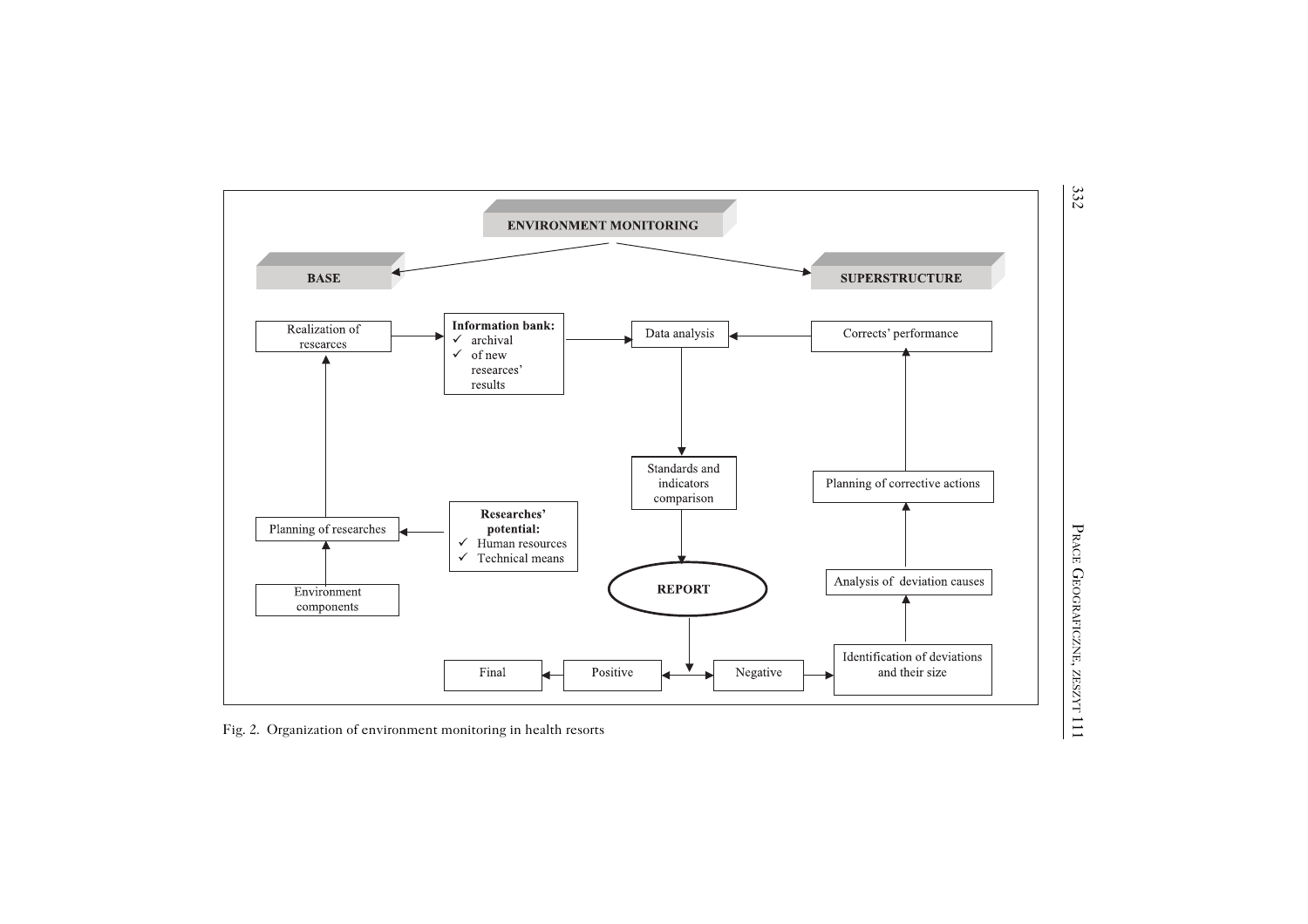- providing, completing and data processing, which enable to analyze hydro geo chemical processes. These processes occur in rivers accumulation place and enable to make decisions connected with water utilization,
- creation of the basis for performing appropriate operations in districts, which are potential candidate to registration as health resort,
- providing with data within a framework of international obligations' realization of Poland as a result from signed agreements and conventions,
- acquiring a significant argument as a base for certificate dispense, concerning medical service according to ISO standards.

Water monitoring assignments within a framework of local needs:

- establishment the water quality and first−importance issues of its utilization for communal needs and economical activity, with the special attention to sanatoria facilities' needs,
- recognition within the period of time, natural geographic areas and anthropogenic processes, which form water quality,
- description of water immunity to wide−area pollutants,
- establishment and description of existing and potential sources of pollutions and description their range and menaces with reference to water,
- presentation of trend within water quality changes and set up strategy of its protection,
- providing with the information, which enable realization of undertaking with the purpose of water protection against pollutants and quality improvement of possibly polluted water,
- providing with necessary data to reasonably economical management of underground waters for social and medical needs,
- providing with necessary data to make plans in the sphere of space management of the area with the aim of water protection.

Monitoring of underground water with the medical function is performed by Mining Companies and Provincial Sanitarian – Epidemic Stations in the sphere of activity connected with physic−chemical and medical features of specified resources presented in health resort. State Environment Monitoring (State Environment Monitoring 1998) conducts system of water researches and a range of selected indicators within four−years cycle. This system subjects to permanent modifications according to changeable situation in environmental condition, international agreements and financial possibilities of the Country.

## **1.2. Air monitoring**

State of atmosphere in the health resorts depends not only from geographic factors, but most of all economical activity, which is led by native population and patients stayed in the town. Contamination emitted from the means of transport are the most serious problem of human agglomeration. Modern means of transport emit to environment much noxious substances, not only with burn – products (except water, all burn – products from liquid and gas fuel: carbon oxide, carbon dioxide, nitrogen oxides, multi annular aromatic hydrocarbons – WWA, the are harmful for people and environment), but also with assemblies, sub− assemblies and parts of modern vehicles: volatile substances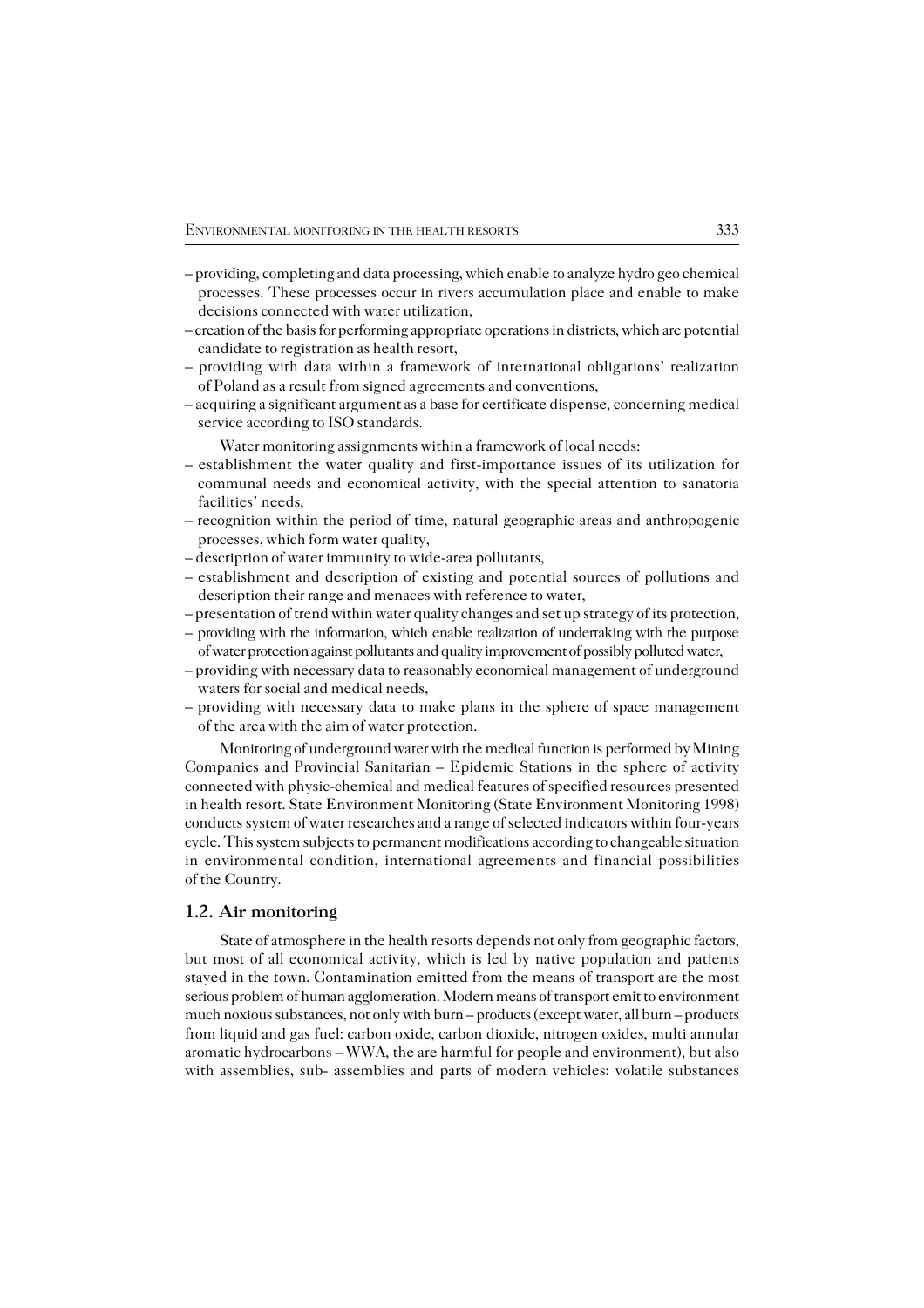emitted by plastics, which are present in vehicle over 50 per cent, mechanical pollutions from brake system and running gear (heavy metals, asbestos, WWA, chloral derivatives, ingredients of rubber). These elements and chemical compounds cause cancer. Noxious influence of air−pollution on environment appears as changes of climate because ofsmog formation, what in consequence causes decrease of radiation intensity, particularly ultraviolet – UV, what influences significantly on amount of disease's bacteria (respiratory diseases) including cancers. Emission components and increase in natural values of atmosphere components cause decrease in plants' vegetation ability, corrosion of metal constructions and destruction of buildings.

Another important source of atmosphere pollution is so called low emission, what means emission to the air gas pollutants and dusts as a result from fuel burning on the farm furnace. Particularly dangerous for vivid organisms are dioxins and furans, compounds, which appear as a result of low – temperature burning (600−900 °C) of plastic containing chlorine (for example plastic package, parts of wardrobe and shoes and the like). At present there is observed a dangerous phenomenon of returning to traditional solid fuels and frequent burning of all burnt products, including wastes in household, as a result of regular increase in prices of other energy carrier. Latest years show distinct modernization of larger energy units, what is realized by transformation of solid fuels (carbon, coax) into gas and liquid fuels. Opposite tendencies, as it was mentioned, are noticed in individual household. Decree of the Minister of Environment Protection, Natural Resources and Forests, which refers to acceptable density values of polluting substances in the air (Decree 1998), in an enclosure number 4, includes the list of polluting substances, acceptable density values of these substances in the air onhealth resort area and a period of obligation. In the list there were mentioned the most noxious air pollutants like: arsine content, smoke generation, gas pollutants, including content ofbenzene, benzoic a pyron, nitrogen and sulphur dioxide, carbon oxide and heavy metals like: cadmium, nickel, lead and mercury. Mentioned indicators do not fulfill the whole list of noxious substances for atmospheric environment, because in practice there can occur cases of environmental pollution by different, not mentioned substances, which come from local emission and imission resources. Those substances ought to be taken into account as indicators, which are subject to control during the monitoring process.

Elementary assignments within a framework of atmosphere monitoring include: – information acquiring for the estimation of atmosphere state and eventual exceed the standards,

- estimation within following the strict atmospheric air standards for protected areas, inhabited by native population and visitors in view of therapy and recreation,
- efficiency verification in activity of programs elaborated by local government within atmosphere protection against pollutants,
- following the tendency of changes in the content of anthropogenic pollutants in atmospheric air in order to limitation economic subjects, which affect on environment,
- data acquiring in order to cause and result analysis, with the help of epidemiological tests on the immovable health resort's inhabitants, what can be base of programs elaboration, concerning economical development and plans of space−area management and environmental state improvement,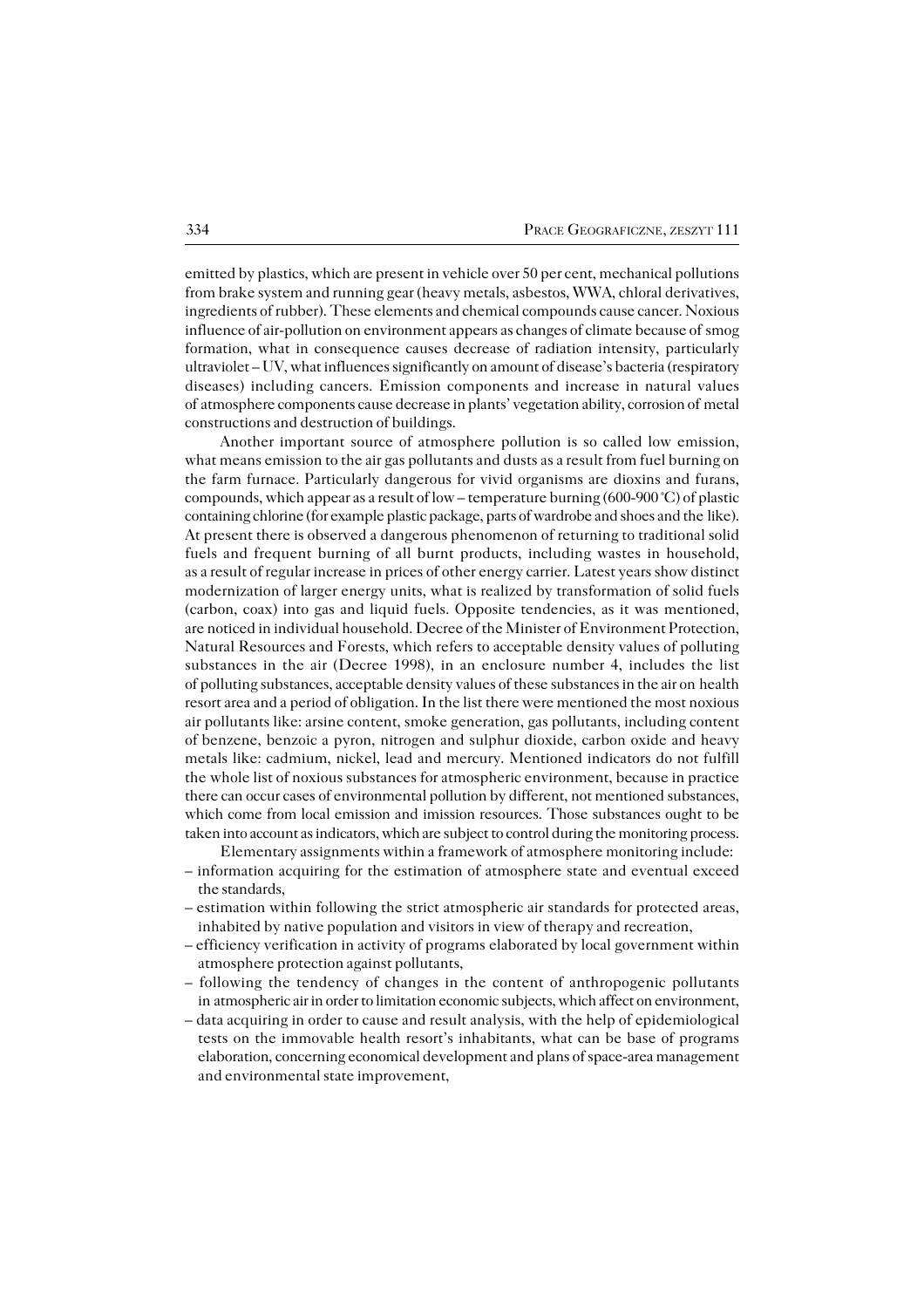- information acquiring for the research concerning acid rainfall influence on plants, water, soil and building structures,
- data collecting needed for operation making in order to register in the list of health resorts and receive certificate for the health resorts' services.

#### **1.3. Noise monitoring**

Noise is inseparable phenomenon, which accompanies all human beings, independently on place on the earth and stage of development. Noise noticed in urban areas generally does not affect human life, but causes more and more painful discomfort in life conditions.

Atmosphere pollution with noise effect is caused by many factors and the most important are: means of communication, noise coming from economical activity, streets' cleaning, building and renovation processes and occasional events like: mass entertainment, public meeting with regards to anniversary, civil and religious celebrations etc. Noise, which is present everywhere more and more often causes many pathological states, connected with defective hearing. Common use of loud making equipment, which enables individual sound reception to ear, radio equipment, mobile phones, they all are examples for negative noise influence on health. Decree of the Minister of Environment Protection, Natural Resources and Forests refers to acceptable noise level in environment (Decree 1998) and mentions "A" health resorts areas as places with special protection against noise.

Elementary assignments within a framework of environmental noise monitoring in health resorts include:

- information acquiring, what refers to acoustic climate in the health resorts in order to identify possible dangerous areas for people,
- elaboration of computer map with noise resources and areas of its influence,
- –obtain the possibilities for following the changes in environment of noise and include them in plan of the health resort's development (communication roads, building, economical activity),
- –utilization of competing information in preventive activity and protection against emitted noise into environment as a result of anthropogenic reactions.

Range of researches if monitoring is taken into account, should include identification of acoustic climate state described in system method according to accepted methodic way of survey, researches according to actual needs as a result of changeable situation and noise survey in random situations. Long lasting survey system of environmental noise can determine basic argument for including resort in the list of the health resorts and receiving the certificate in sphere connected with estimation of environmental values including noise level.

#### **1.4. Soil monitoring**

Soil monitoring is performed for the sake of the observations' necessity in changes of soil quality because of anthrop pressure. Soil eco system is distinguished by low ability to self −cleaning process. As far as self−cleaning processes in air proceed very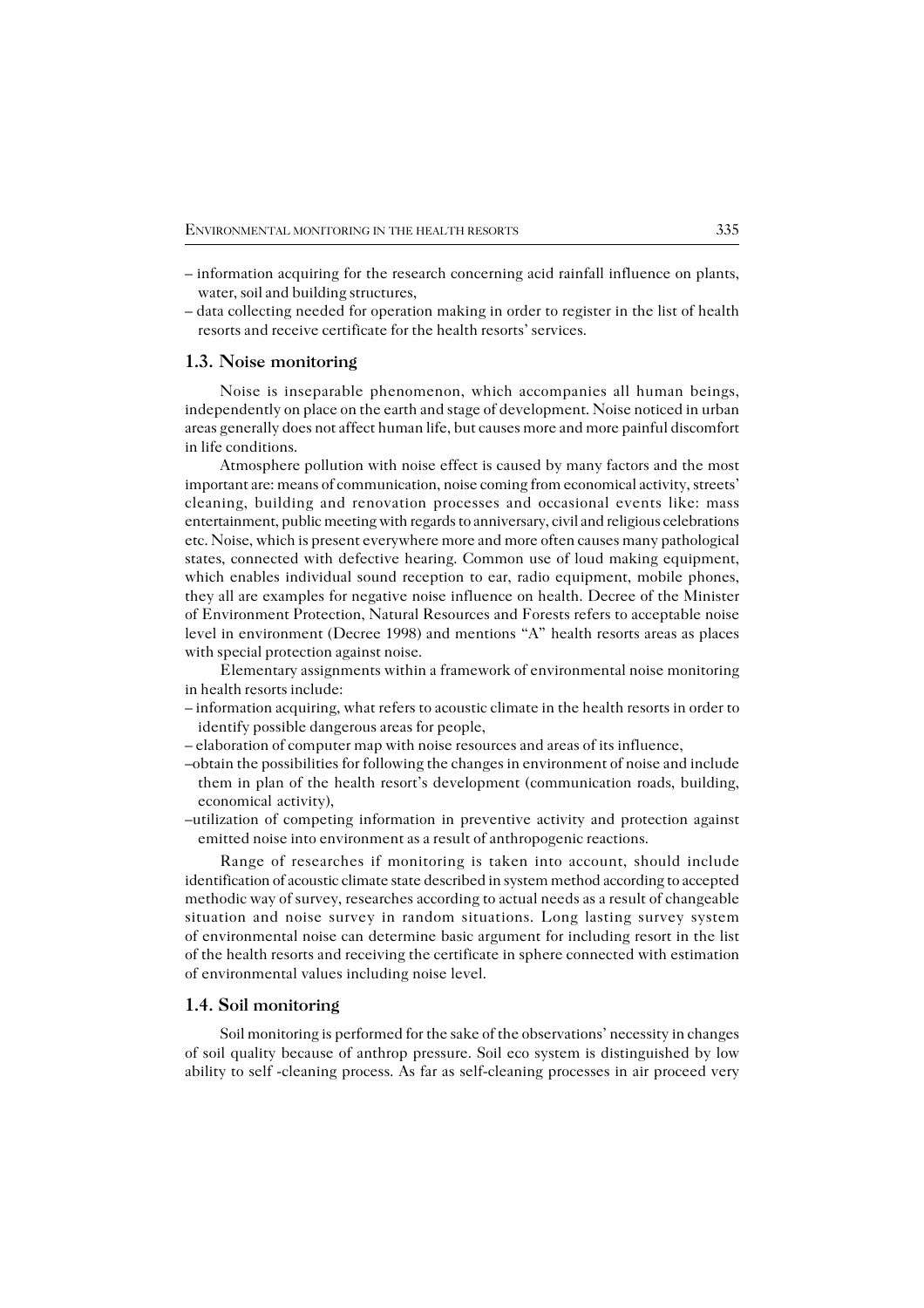quick: it is a few days, in water a few years, but in soil self−cleaning process can last even a few thousands years (Skinder 1991). Therefore, soil pollution are the most difficult to elimination as a result of usually anthropogenic reaction. So far in Poland there has not occurred normative in rank of Law or Decree branch minister in sphere of soil pollution's estimation. In practice, estimation of soil quality is usually performed with reference toindicators labored by Institute of Fertilization and Soi−Expertise (Institute of Fertilization and Soil – Expertise 1996). Poland disposes satisfactory spacious recognition of soil quality and its agricultural aptitude, but for monitoring necessities inthe health resorts' areas much of attention is paid to information regarding anthropogenic pollution or possibilities of its occurring with reference to spacious management or economic subjects' reaction.

The aim of soil monitoring is similar to above introduced aims of water and air monitoring, but with special attention paid to specific soil ecosystem, geographical localization of the health resort and specific medical service. Soil as a base for economical and food production is mostly locally economized for health resorts' necessities andought to be subject to strict protective stipulation not only in administrative areas of the health resorts, but also in areas of food production within close and further distance from the health resort's district. If soil monitoring is organized, one should get familiar with methodical researches and soil researches' results, received from the nearest Petrol Station, which leads cumulated natural environment monitoring, in sphere of country's environment monitoring. The choice of researched indicators for soil quality should include: – area of soil unit,

- amount and quality spacious structure of geomorphologic and soil's region,
- spacious system of zones with environmental threat,
- sort of preferred agricultural production within researched region.

Appropriately organized soil monitoring is difficult and expensive undertaking for local government, because it requires long−lasting and expensive researches, but it is indispensable element of complex environment monitoring.

#### **1.5. Natural environment monitoring**

In the health resort districts, basic significance in recovery and recreation processes is widely comprehended natural environmental state. Natural environment is exposed to negative results of anthrop pressure in the same way as above introduced different its components. Natural environment as complex system of biotic and still life elements, which stay in mutual relations, requires particular attention if organization of integrated monitoring is taken into account. Only penetrating knowledge of nature laws enables to elaborate monitoring principles and to select a range of control researches within the sphere of allocation amount – rational indicators and different factors numbered among group of quality indicators. In sphere of presented correlations existing in natural environment, it is difficult to indicate objectively the number's criterion according to described indicators for different environmental components. Basic sphere of measurement program ought to include (Country Environment Monitoring 1994):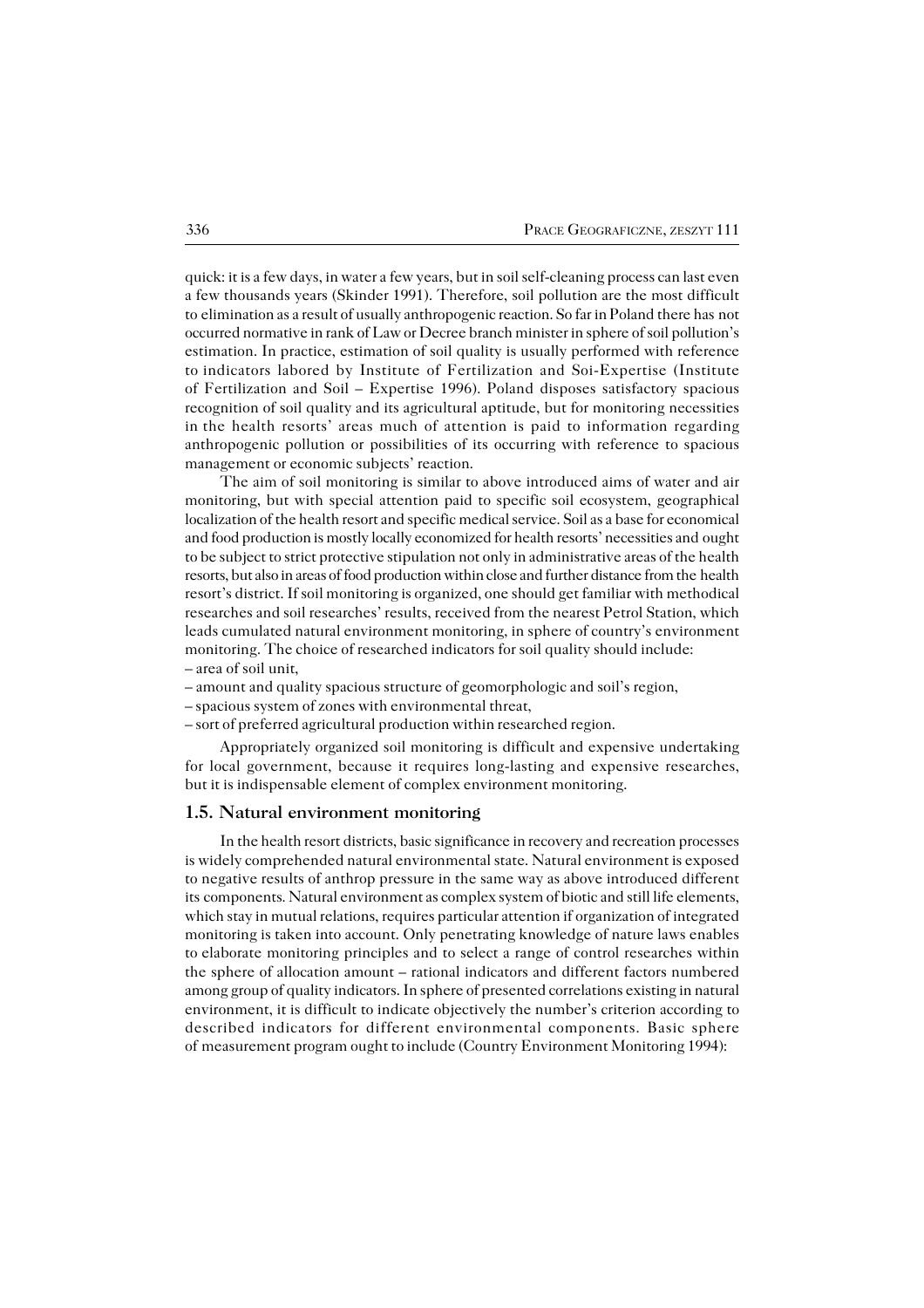- meteorology,
- chemise of atmospheric air,
- chemise of atmospheric fall and snow cover,
- heavy metals in mosses,
- chemise of assimilative organs,
- representative flora and plants,
- structure and dynamic of vegetable cover,
- inventory of tree state and its damage,
- tree's epiphytes,
- microbiological decomposition of mulch,
- invertebrate fauna.

Obtained data ought to be used to indicate areas with particular environmental protection, because of existed mischievousness or onerous ness for environment. Areas damaged by economical activity, agriculture, exploitation of mine deposits and also areas damaged by the forces of nature ought to be under the particular supervision and a range and frequency of detailed researches ought to come off true state of natural environment and anthropogenic threats.

Program of natural and half−natural environment's monitoring ought to include different categories of its representatives:

- individual exclusively refers to trees (natural monuments),
- population generally refers to species groups with special care, invasive species groups with strong competition features and highly expansive and native species typical of given region and valuable with regard to natural issues.

Program of nature monitoring, which is created totally or mostly by human being and stays under his strong pressure, should include the following systems:

- agricultural forests,
- arable lands: corn plants, trench plants, industrial plants,
- permanent green lands: meadow, pastures,
- areas with historical significance.

Natural environment monitoring should also include specialized systems, created by human being or created as a side – product of his activity, which have strong impact on still life environment and vivid nature:

- –roads with different category,
- cable railways,
- water tanks,
- –drifts after quarries, storages of communal and industrious wastes.

Particular attention should be paid to wastes' storages (Law 2001), which are numbered among objects dangerous for environment and according to actual regulations (Decree 2001) they require leading long – lasting monitoring of investment's impact on environment.

In sphere of administrative and organization requirements, natural environment monitoring ought to include: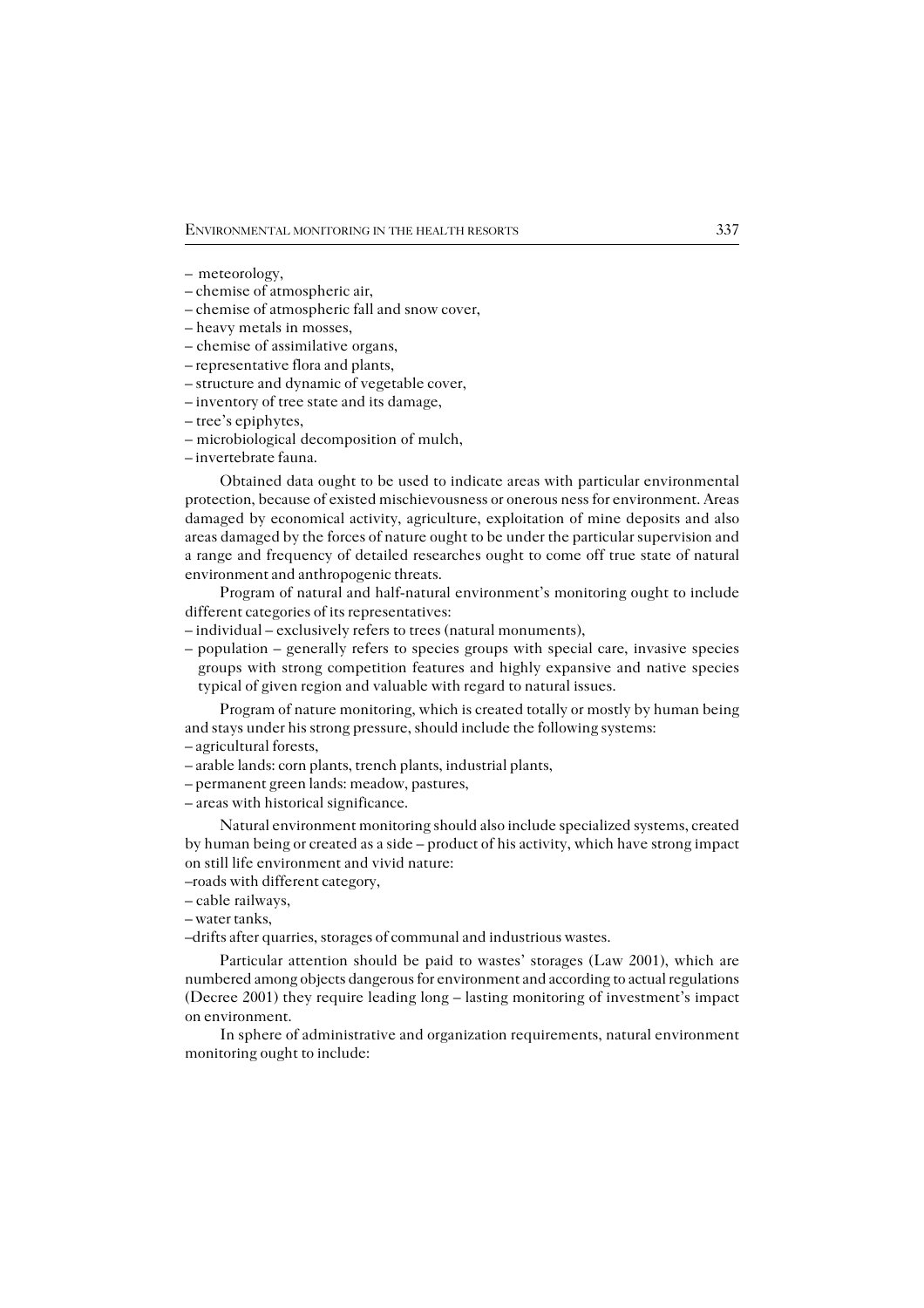– standard register: regarding areas with special environment protection and list of flora and fauna species with special care,

## **2. Summary**

Environment state in Poland, including health resorts areas reached far more than acceptable level of pollution. The characteristic feature of city's environment pollution are: fatal state of atmospheric air and surface waters. That environmental state is presented in Provincial Inspectorates' Reports of Environment Protection. Progressive order in life conditions of the societies, which follow trends presented in developed countries ofWest Europe forces to adaptation the UE standards level and range of medical services in the health resorts. Presenting process of ownership's changes in health resorts is a base to "quick action" in terms of medical reorganization in health resort, which efficiency strongly depends on its realization conditions, including environmental state. In 1998 there were performed analyses of environmental state and according to the results there was presented the conception of monitoring for Krynica (Niemiec 1998). It is very difficult operation to put into practice environment management and monitoring researches as effective tool of plan and control, because researches and program operating (human potential) require big amount of financial expenditures. Moreover, there has not appeared automation so far, which in consequence could give the possibility of use measurable financial advantages as significant argument for leading organized monitoring of environmental state. Some kind of hope for quick introduction the specialist monitoring performed for health resort's needs, is introduction a new Law regarding health resorts and the necessity of possessing the certificate e.g. according to ISO standards for medical services. The certificate's possessing is generally accepted objective proof of service refer in the world and with the high declared level. In practice, some amount ofenvironmental state's indicators are determined at the time being according to thelaw's requirements and factors connected with sorts of economical activity like: quality indicators of consumptive water, medical waters, materials used in natural medicine like: bore therapy, various sorts of soils and different deposits or natural resources, which before exploitation ought to be obligatory researched. Results of fragmentary researches and appropriately organized environmental management can be successfully used for wide needs for desired data base in environmental monitoring.

<sup>–</sup> list of nature elements, which have economical significance and the methods of their control,

<sup>–</sup> list (all the time actualized) of researchers and their Harmon gram.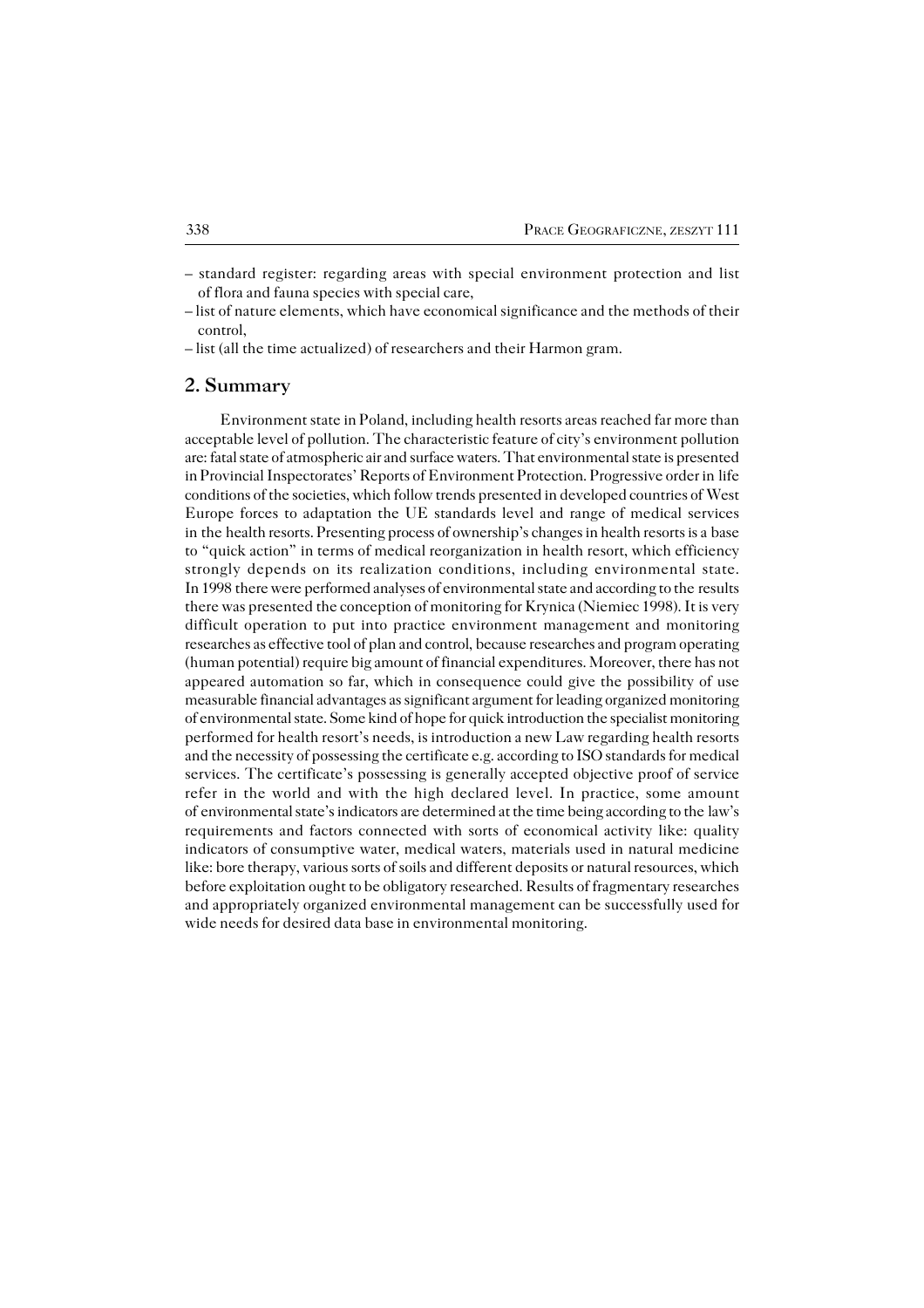#### **References**

Krasiński Z., 1998, *Zmieniający się świat uzdrowisk,* 3, Poznań.

*Monitoring chemizmu gleb*, 1996, Instytut Uprawy Nawożenia i Gleboznawstwa w Puławach, Puławy.

- Niemiec W. i inni, 1998, *Badanie stanu środowiska i koncepcja jego monitoringu dla miasta Krynicy,* Politechnika Rzeszowska, Rzeszów.
- *Program Państwowego Monitoringu Środowiska na lata 1994−1997*. 1994, Warszawa.
- *Program Państwowego Monitoringu Środowiska na lata 1998−2002*, 1998, Państwowa Inspekcja Ochrony Środowiska, Główny Inspektorat Ochrony Środowiska, Warszawa.
- *Rozporządzenie Ministra Ochrony Środowiska, Zasobów Naturalnych i Leśnictwa, w sprawie dopuszczalnych wartości stężeń substancji zanieczyszczających w powietrzu*, z dn. 28.04.1998r. Dz.U. Nr. 55 poz. 355.
- *Rozporządzenie Ministra Ochrony Środowiska, Zasobów Naturalnych i Leśnictwa, w sprawie dopuszczalnych poziomów hałasu w środowisku*, z dn. 13.05.1998r. Dz.U. Nr. 66. poz. 436.
- *Rozporządzenie Ministra Ochrony Środowiska, Zasobów Naturalnych iLeśnictwa, w sprawie określenia rodzajów inwestycji szczególnie szkodliwych dla środowiska i zdrowia ludzi albo mogących pogorszyć stan środowiska oraz wymaga, jakim powinny odpowiadać oceny oddziaływania na środowisko tych inwestycji*, z dn. 14.07. 1998r. Dz.U. Nr. 93. poz. 589.

Skinder N., 1991, *Chemia a ochrona środowiska,* Wyd. Szkolne i Pedagogiczne, Warszawa.

*Ustawa, o uzdrowiskach i lecznictwie uzdrowiskowym,* z dn. 17.06. 1966r. Dz.U. Nr. 66. poz.150.

*Ustawa, o dostępie do informacji o środowisku i jego ochronie oraz o ocenach oddziaływania na środowisko*, z dn.9.11. 2000r. Dz. U. Nr. 109, poz. 1157.

*Ustawa o odpadach*, z dn. 27.04.2001r. Dz.U. Nr. 62. poz. 628.

## **Monitoring środowiska w uzdrowiskach**

#### **Streszczenie**

Uzdrowiska to miejscowości, w których świadczy się usługi lecznicze zwykorzystaniem naturalnych zasobów przyrodniczych. Brak nowoczesnej ustawy ouzdrowiskach, wpływa w istotny sposób na ich dalszy rozwój. Eksploatacja zasobów przyrodniczych w celach leczniczych i komercyjnych metodami uprzemysłowionymi, zagraża zrównoważonemu rozwojowi tych miejscowości i wymaga prowadzenia monitoringu środowiska w celu prawidłowego zarządzania nim. Zrównoważony rozwój uzdrowisk wymaga monitoringu wszystkich komponentów środowiska naturalnego: przyrody ożywionej, litosfery, atmosfery, środowiska hałasu i promieniowania, a zbierane informacje powinny być gromadzone w bazie zgodnie z metodyką zapewniającą stałą kontrolę oraz możliwość wprowadzania korekt zapewniających utrzymanie na wysokim poziomie jakości usług uzdrowiskowych oraz zgodnie z zasadami zrównoważonego rozwoju. W pracy przedstawiono podstawowe zasady zarządzania środowiskiem wuzdrowiskach, z wykorzystaniem monitoringu wszystkich komponentów środowiska.